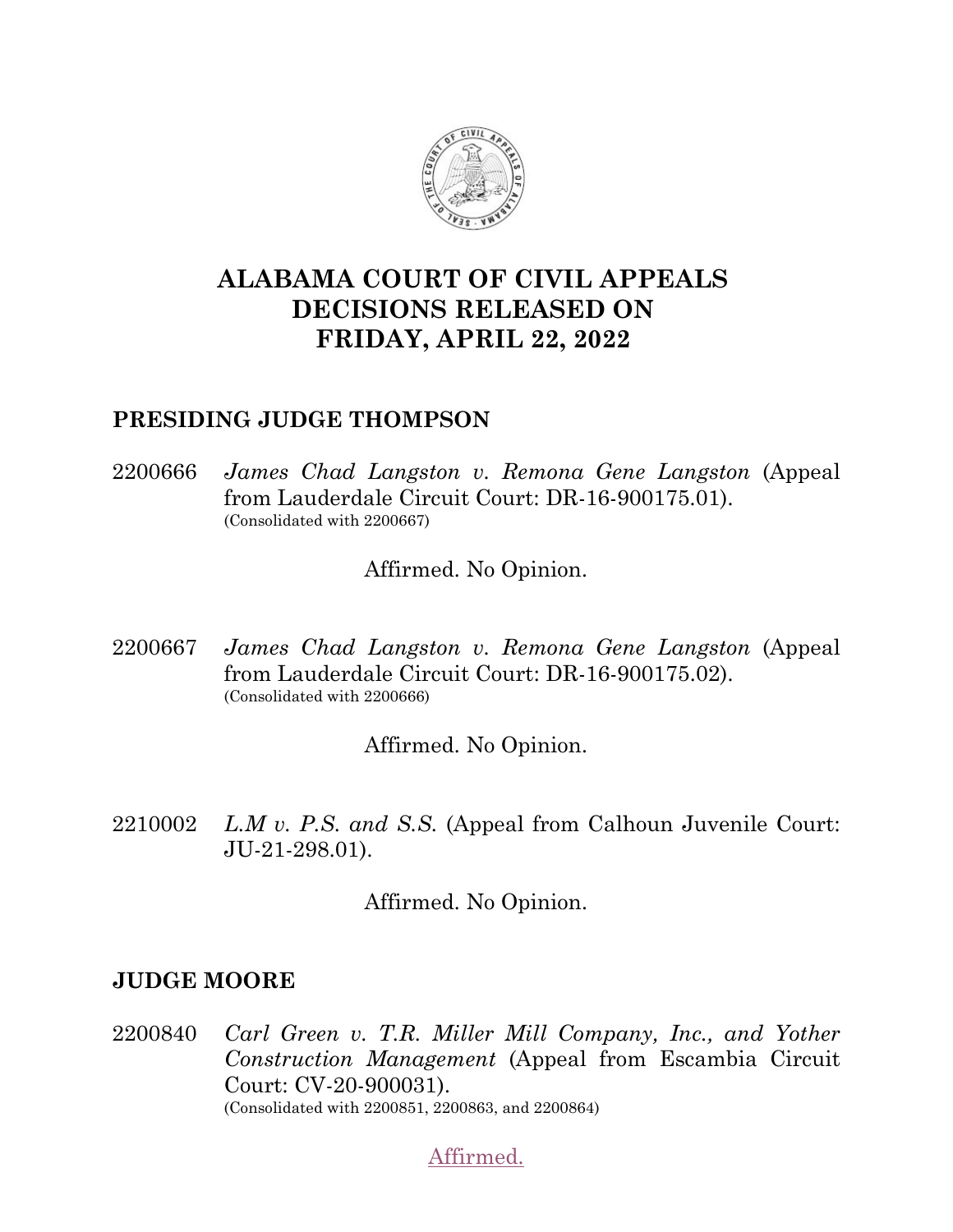2200851 *Carl Green v. Yother Construction Management* (Appeal from Escambia Circuit Court: CV-02-206). (Consolidated with 2200840, 2200863, and 2200864)

#### [Appeal Dismissed.](https://acis.alabama.gov/displaydocs.cfm?no=1126883&event=6BE0KBV8K)

2200863 *Yother Construction Management v. Carl Green and T.R. Miller Mill Company, Inc.* (Appeal from Escambia Circuit Court: CV-02-206). (Consolidated with 2200840, 2200851, and 2200864)

#### [Affirmed.](https://acis.alabama.gov/displaydocs.cfm?no=1126883&event=6BE0KBV8K)

2200864 *Yother Construction Management v. T.R. Miller Mill Company, Inc., and Carl Green* (Appeal from Escambia Circuit Court: CV-20-900031). (Consolidated with 2200840, 2200851, and 2200863)

## [Appeal Dismissed.](https://acis.alabama.gov/displaydocs.cfm?no=1126883&event=6BE0KBV8K)

2200861 *Chelsea Woodall Dowdy v. Jeremy Dowdy* (Appeal from Lee Circuit Court: DR-20-900395).

## [Affirmed.](https://acis.alabama.gov/displaydocs.cfm?no=1126884&event=6BE0L2VX5)

2210088 *R.N. and J.N v. C.M.* (Appeal from Madison Juvenile Court: JU-20-842.01). (Consolidated with 2210089)

#### Affirmed. No Opinion.

2210089 *R.N. and J.N v. C.M.* (Appeal from Madison Juvenile Court: JU-20-842.02). (Consolidated with 2210088)

Affirmed. No Opinion.